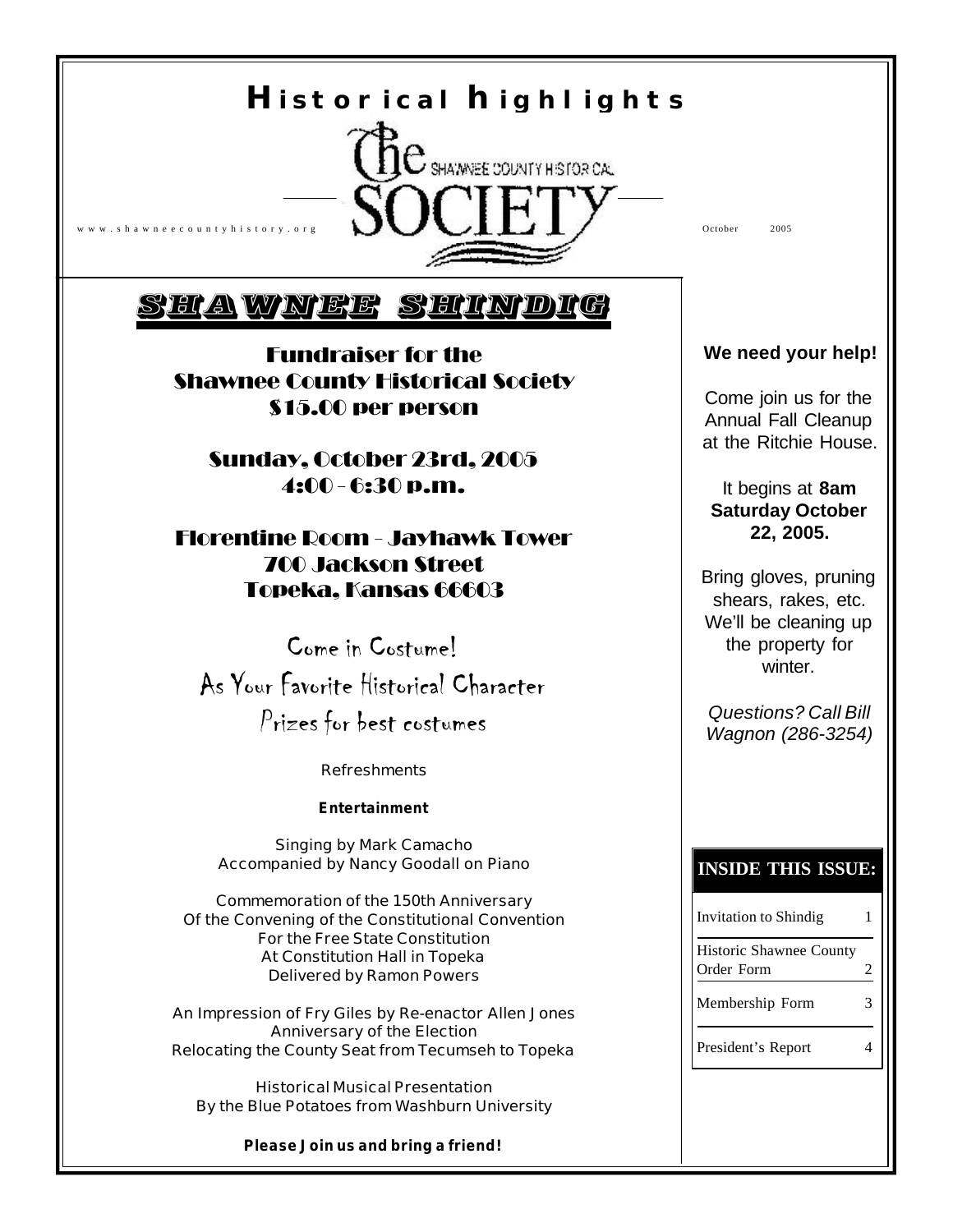## Limited Edition - Get One while they last



**Historic Shawnee County - The Story of Topeka and Shawnee County** *by Spencer L. Duncan* \$39.95 (add \$3.00 for shipping) NAME MAILING ADDRESS CITY STATE ZIP TO ORDER, MAIL THIS FORM TO: SHAWNEE COUNTY HISTORICAL SOCIETY PO Box 2201 Topeka, KS 66601-2201 Hurry & order now to get yours in time for Christmas! Makes a nice Christmas present for the history buff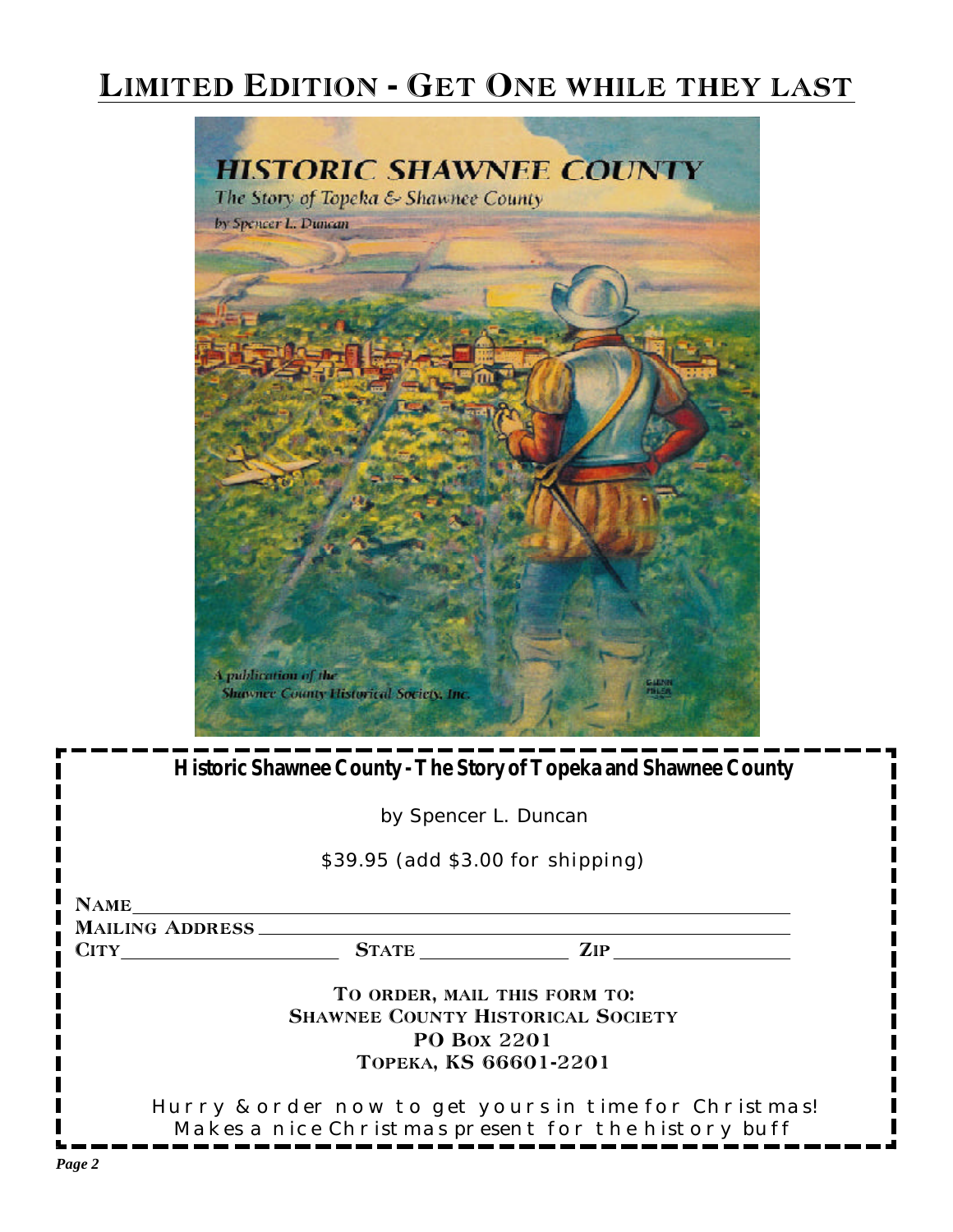## **We Need Your Help! FALL MEMBERSHIP DRIVE! Invite a friend, give a membership as a Christmas Gift!**



# **MEMBERSHIP FORM**

*Membership is from January-December, annually.*

#### **Please print and fill out this form, then send, with payment, to the address below.**

NOTE: The Shawnee County Historical Society and Historic Topeka have merged. We are called "Shawnee County Historical Society," but now include historic preservation focus as well as documenting local history.

### **MEMBERSHIP FORM** *(Please print)*

Yes! I wish to join the Society that preserves the past and celebrates our heritage.

| State <u>Constantine and the state of the state of</u> the state of the state of the state of the state of the state of the state of the state of the state of the state of the state of the state of the state of the state of the |                                                                                                                                             |                                                    |                                                                                                                           |
|-------------------------------------------------------------------------------------------------------------------------------------------------------------------------------------------------------------------------------------|---------------------------------------------------------------------------------------------------------------------------------------------|----------------------------------------------------|---------------------------------------------------------------------------------------------------------------------------|
| Check type of membership:                                                                                                                                                                                                           | _____Regular - \$25.00<br>Patron - \$40.00                                                                                                  | ___Friend - \$35.00<br><b>Renovator - \$100.00</b> |                                                                                                                           |
|                                                                                                                                                                                                                                     | Meeting.                                                                                                                                    |                                                    | * These prices are for 2005 membership. Regular Membership price for 2006 will be \$35.00, pending approval at our Annual |
| <b>GIFT MEMBERSHIP (Please print)</b>                                                                                                                                                                                               |                                                                                                                                             |                                                    |                                                                                                                           |
| _\$ Gift Membership for someone I know who will benefit from membership.<br>(Photocopy this form if more than one)                                                                                                                  |                                                                                                                                             |                                                    |                                                                                                                           |
|                                                                                                                                                                                                                                     |                                                                                                                                             |                                                    |                                                                                                                           |
|                                                                                                                                                                                                                                     |                                                                                                                                             |                                                    |                                                                                                                           |
| <b>VOLUNTEER FOR A COMMITTEE</b>                                                                                                                                                                                                    |                                                                                                                                             |                                                    |                                                                                                                           |
|                                                                                                                                                                                                                                     | I WISH TO JOIN THE FOLLOWING COMMITTEE:                                                                                                     |                                                    |                                                                                                                           |
| [ ] Nominations Committee                                                                                                                                                                                                           | [ ] Membership Committee                                                                                                                    |                                                    | [ ] Publications Committee                                                                                                |
|                                                                                                                                                                                                                                     | [ ] Annual Meeting/Socials Committee                                                                                                        | [ ] Preservation Committee                         |                                                                                                                           |
| [ ] Ritchie Project Committee [ ] Ross Row House Committee [ ] Public Relations Committee                                                                                                                                           |                                                                                                                                             |                                                    |                                                                                                                           |
| NAME (please print)                                                                                                                                                                                                                 |                                                                                                                                             |                                                    |                                                                                                                           |
|                                                                                                                                                                                                                                     | (Make checks to "Shawnee County Historical Society"}<br>Please send form(s) with your check to:<br><b>Shawnee County Historical Society</b> |                                                    |                                                                                                                           |

**P.O. Box 2201, Topeka, KS 66601-2201**